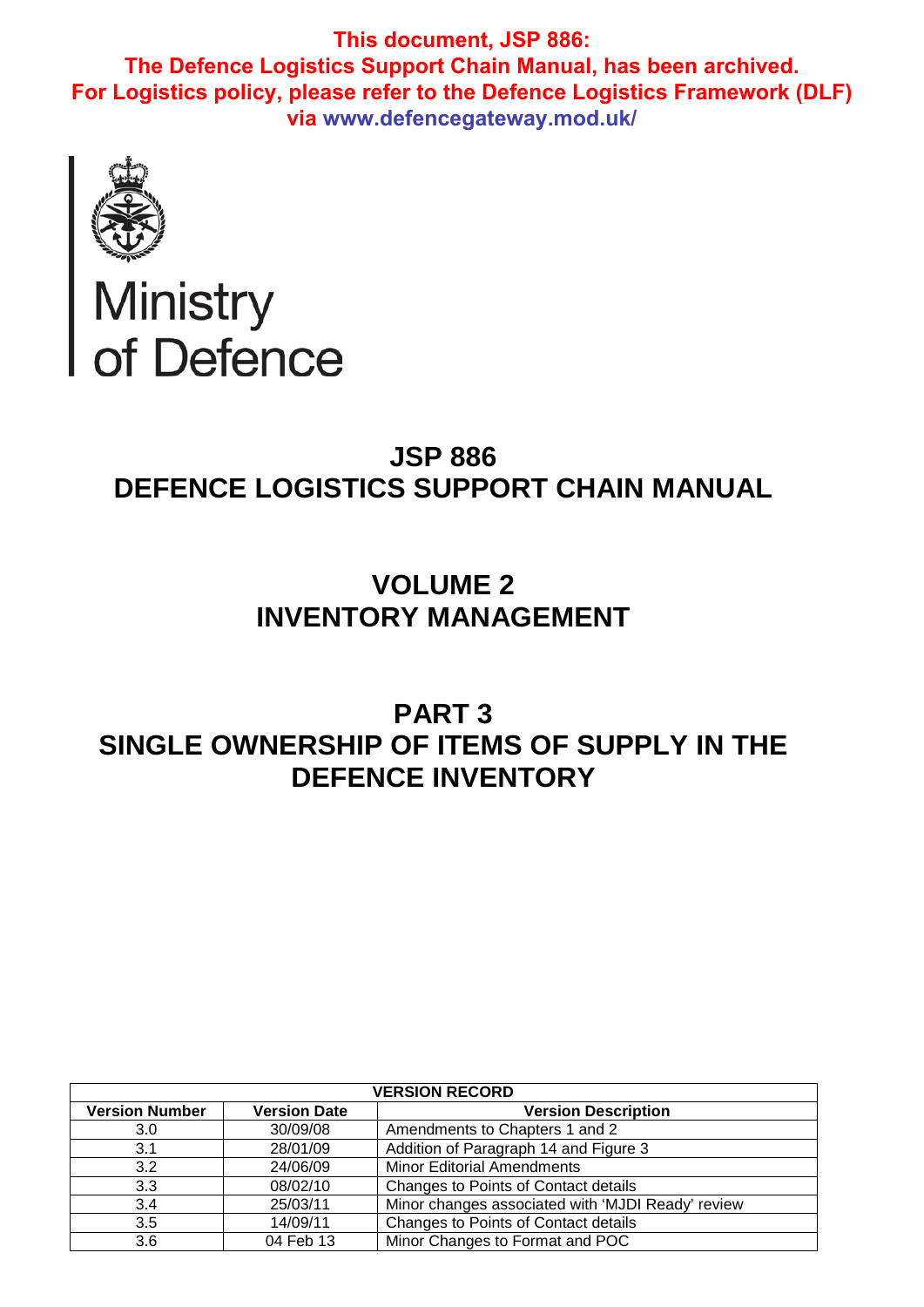#### **Contents**

#### **Figures**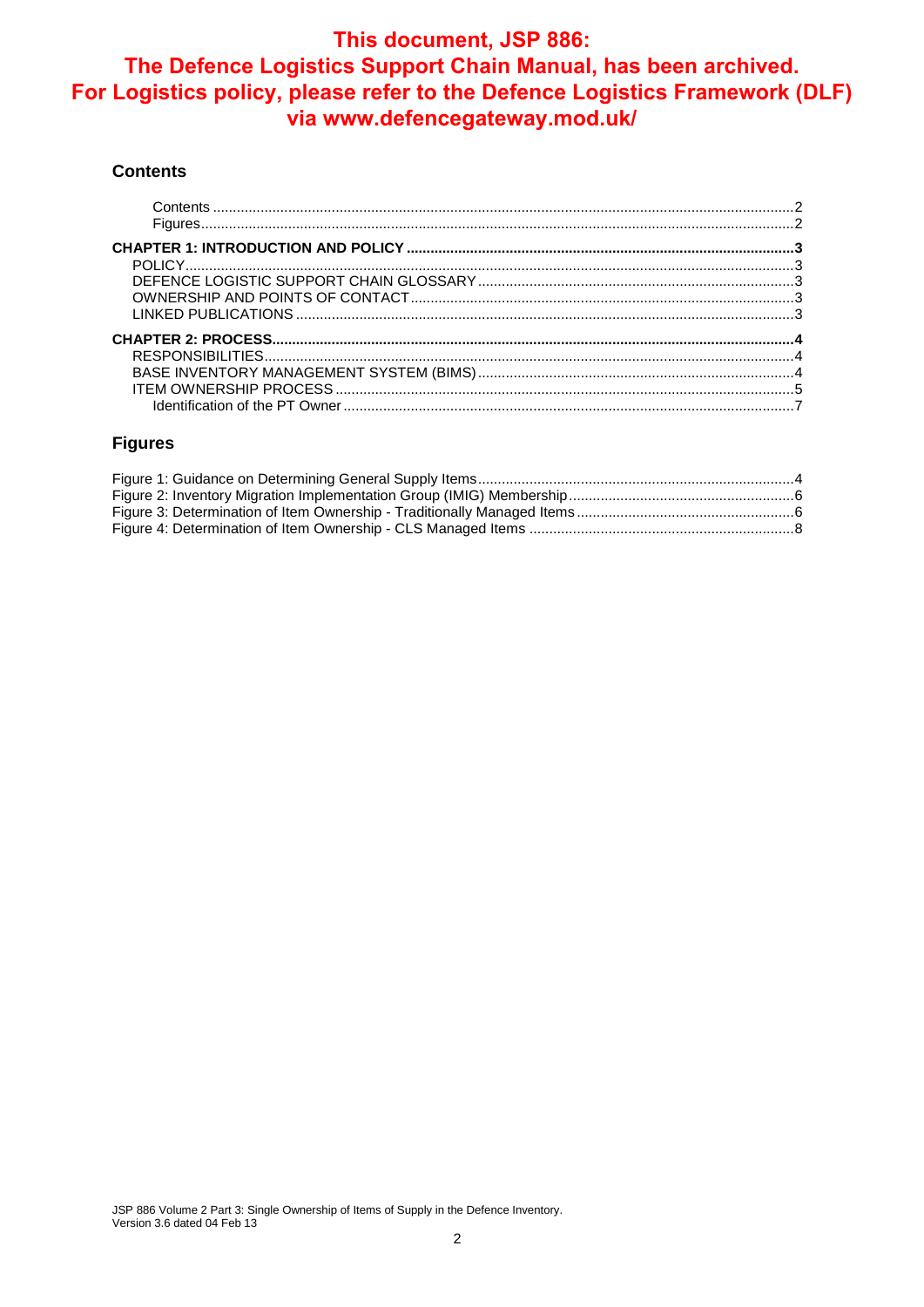## **CHAPTER 1: INTRODUCTION AND POLICY**

#### **POLICY**

1. It is Defence policy that each item of supply (further referred to in this instruction as 'item') is owned on behalf of Defence by a single owner.

2. The primary principle upon which convergence towards a Single Defence Inventory is predicated is that each item is to have a unique NATO Stock Number (NSN), a single (PT) owner and be hosted on only one Base Inventory System (BIS). This principle is often referred to as, 'One Item, one NSN, one Owner, hosted on one base inventory system'.

3. Chief of Defence Materiel (CDM) seeks to deliver cost-effective Defence-wide logistic support through the co-operative management of all items in the Defence Inventory. The aim of this policy is to deliver a rationalised, efficient and operationally effective Single Defence Inventory. This will be achieved by ensuring that this policy is applied to every item in the Defence Inventory.

#### **DEFENCE LOGISTIC SUPPORT CHAIN GLOSSARY**

4. A glossary of JSC terms is available at JSP 886 Volume 1 Part 1A: The Glossary.

#### **OWNERSHIP AND POINTS OF CONTACT**

5. The policy, processes and procedures described in the Defence Logistics Support Chain Manual (JSP 886) is owned by Director Joint Support Chain (D-JSC). Head Support Chain Management (SCM-Hd) is responsible for the management of JSC policy on behalf of D JSC.

a. This instruction is sponsored by DES JSC SCM (Pol Dev) who should be approached in case of technical enquiries about the content:

DES JSC SCM-SCPol-Policy Development 2 Tel: Mil: 9679 Ext 80960. Civ: 030679 80960 Email: DESSCM-PolComp-PolDev2@mod.uk

b. Enquiries about the accessibility and presentation should be addressed to:

DES JSC SCM-SCPol-Editorial Team Tel: Mil: 9679 Ext 80953. Civ: 030679 80953 Email: DESSCM-PolComp-JSP886@mod.uk

#### **LINKED PUBLICATIONS**

- 6. The following publications are linked to this instruction:
	- a. JSP 472: Financial Accounting and Reporting Manual 2010/11.
	- b. JSP 886 Volume 2, Part 4: NATO Codification in the United Kingdom.
	- c. JSP 886 Volume 3, Part 2: Contractor Logistic Support.
	- d. The Support Solutions Envelope, Key Support Area 3

JSP 886 Volume 2 Part 3: Single Ownership of Items of Supply in the Defence Inventory: Chapter 1 Version 3.6 dated 04 Feb 13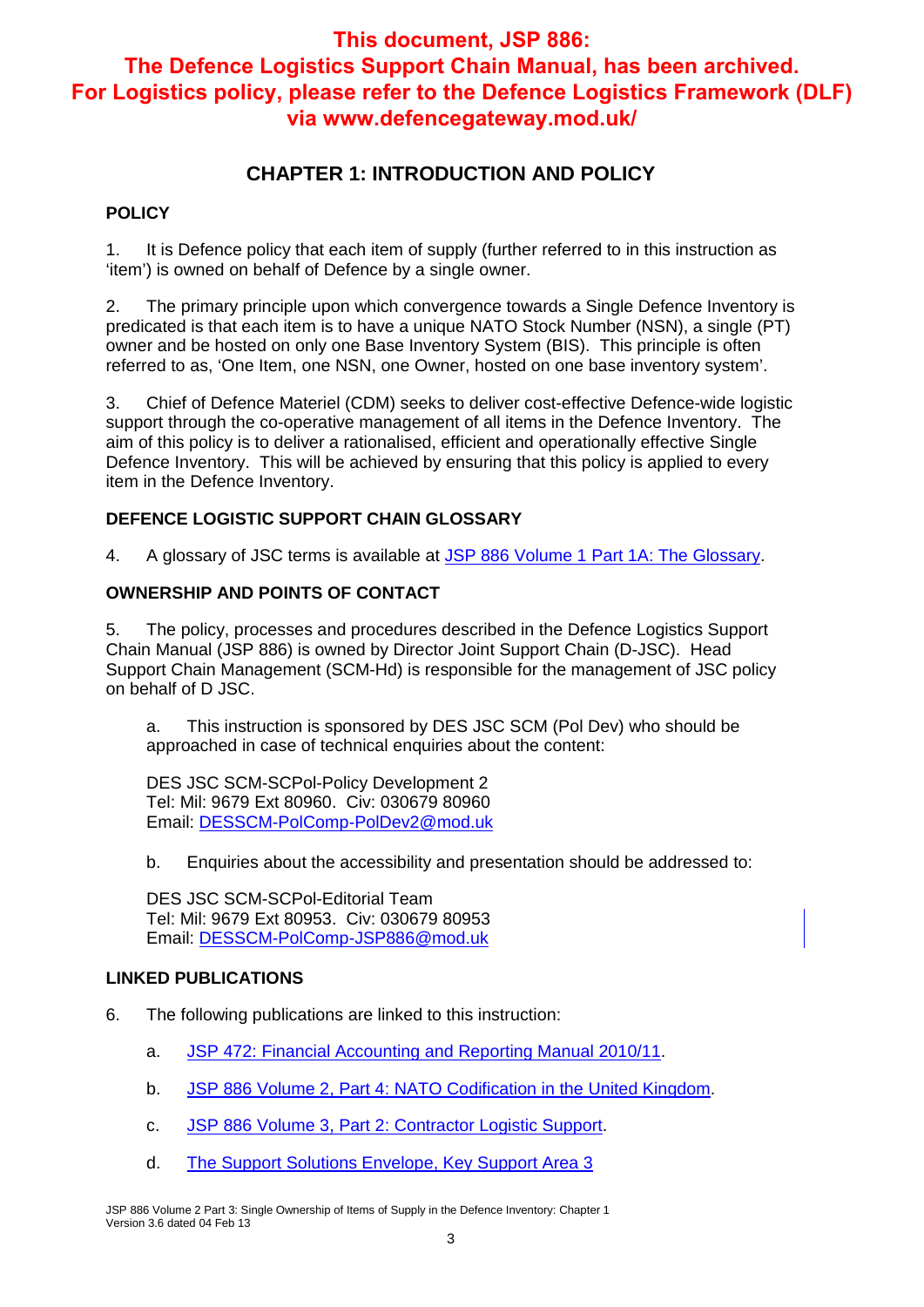# **CHAPTER 2: PROCESS**

#### **RESPONSIBILITIES**

1. **United Kingdom National Codification Bureau.** The United Kingdom National Codification Bureau (UKNCB) is the policy focus on the applicability of NATO codification and associated data standards in support of the Single Defence Inventory. They are responsible for maintenance of the Item of Supply Information System (ISIS) database.

2. **Project Teams (PTs).** PTs must notify the UKNCB of items of supply for which they exercise ownership on behalf of Defence. They must consult during the decision-making process about ownership for those items where there is shared interest, even though the mechanism may be vested in a commercial partner. PTs are responsible for maintaining their item data records on their particular Base Inventory Management System (BIMS) and must notify UKNCB of all changes necessary to the ISIS data. Any Domestic Management Codes (DMC) changes will be identified during the regular reconciliation of ISIS and the BIMS.

3. **Medical & General Supplies PT (M&GS PT).** In addition to the provision and management of all Medical items and equipment, M&GS PT is also responsible for the ownership, management and procurement of General Supplies, which consist of commonly used consumable and commercially available items. General Supplies are items that have universal usage without design, purchase or user constraints, and are freely available in the commercial marketplace. Capital spares or repairable<sup>1</sup> items will not normally be designated as General Supplies and will not be owned by M&GS PT. Guidance to PTs on how to determine if an item is to be designated as a General Supply is at Figure 1.

The questions below provide a checklist for PTs to determine if an Item should be designated as General

| Supply and owned by M&GS PT on behalf of Defence. This is intended to facilitate the opening of dialogue |                                                                                                        |  |                         |  |                   |  |
|----------------------------------------------------------------------------------------------------------|--------------------------------------------------------------------------------------------------------|--|-------------------------|--|-------------------|--|
| between interested parties in order to inform the process of ownership.                                  |                                                                                                        |  |                         |  |                   |  |
| <b>ITEM</b>                                                                                              | <b>CRITERIA</b>                                                                                        |  | <b>FULLY ACCEPTABLE</b> |  | <b>NEGOTIABLE</b> |  |
| 1.                                                                                                       | For existing items - Has the item been codified in<br>accordance with JSP 886 Volume 2, Part 4?        |  | Yes                     |  | No.               |  |
| 2.                                                                                                       | Does the item require specialist input?                                                                |  | No.                     |  | Yes.              |  |
| 3.                                                                                                       | Is the item obsolete? M&GS PT will not source<br>alternatives for obsolete items.                      |  | No.                     |  | Yes               |  |
| 4.                                                                                                       | Are there Obsolescence Issues?                                                                         |  | No.                     |  | <b>Yes</b>        |  |
| 5.                                                                                                       | Does the ISIS record indicate the primary source data?                                                 |  | Yes                     |  | No.               |  |
| 6.                                                                                                       | Is the item Commercially available?                                                                    |  | Yes                     |  | No.               |  |
| 7.                                                                                                       | In the case of existing items originally mastered on<br>CRISP or SCCS will they be transferred to SS3? |  | Yes                     |  | No.               |  |
| 8.                                                                                                       | Is the item Consumable?                                                                                |  | Yes                     |  | No.               |  |
| 9.                                                                                                       | Is the item a Capital Spare or a Repairable Item?                                                      |  | No.                     |  | Yes               |  |
| 10.                                                                                                      | Does the item have any design specific characteristics?<br>eg. Airworthiness considerations.           |  | No.                     |  | Yes               |  |
| 11.                                                                                                      | Is the item unique to a single platform or equipment?                                                  |  | No                      |  | Yes               |  |

#### **Figure 1: Guidance on Determining General Supply Items**

**BASE INVENTORY MANAGEMENT SYSTEM (BIMS)**

4. **The term Target Base System has been superseded by Base Inventory Management System (BIMS).** The requirement for a single BIMS has been incorporated

-

<sup>1</sup> The term Rotable may be used in the maritime environment.

JSP 886 Volume 2 Part 3: Single Ownership of Items of Supply in the Defence Inventory: Chapter 2 Version 3.6 dated 04 Feb 13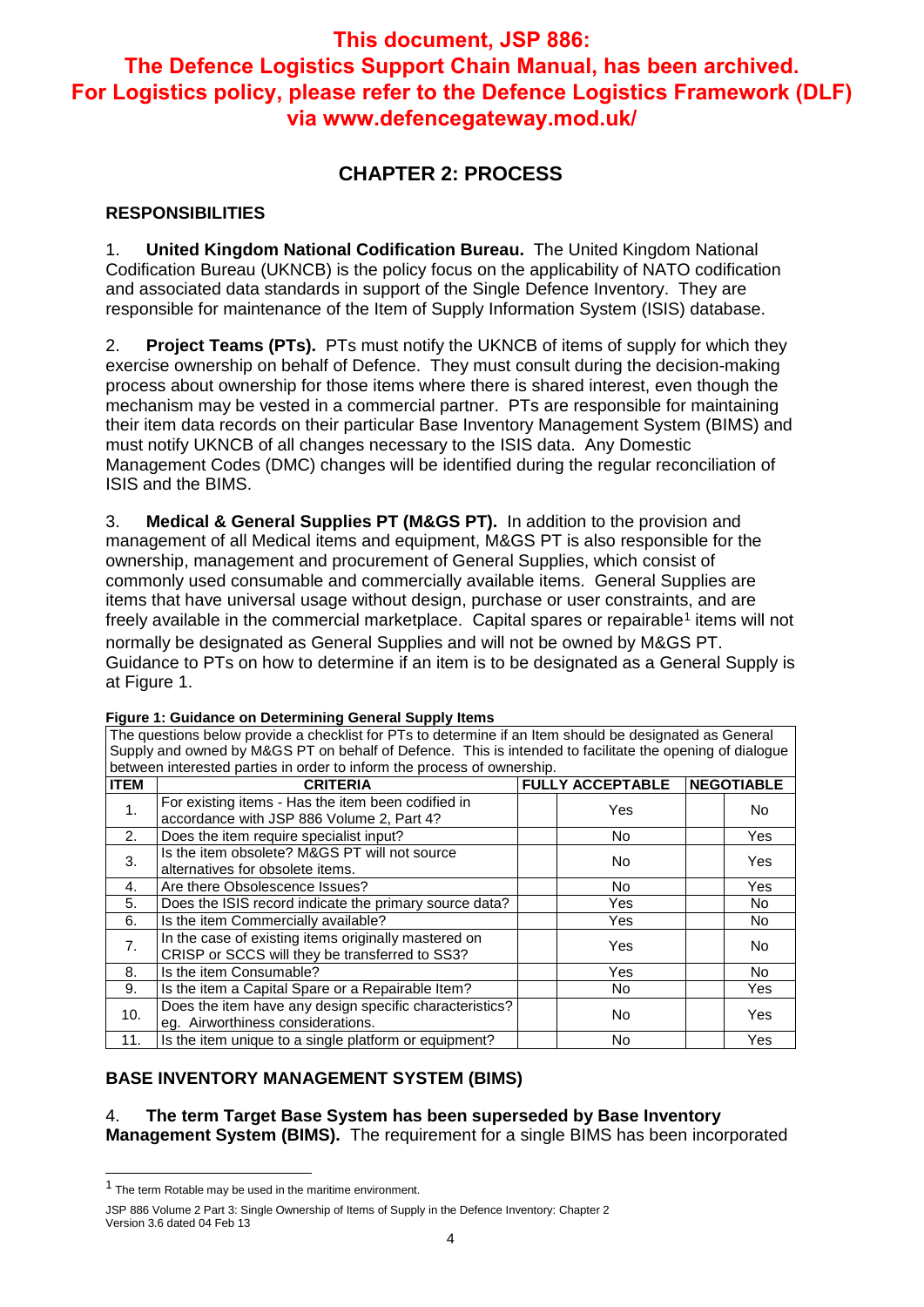into the Future Logistic Information System (FLIS) project. Initial work to address the issues of most immediate concern in the existing BIMS without a major change programme and within existing funding levels, is known as BIMS A and will primarily replace SCCS (the Air inventory system). BIMS A is funded and scheduled to commence roll out by autumn 2014. Proposals for a comprehensive solution for the future BIMS requirement, known as BIMS B, have been received from the FLIS Bidder (Boeing) and will be subject to separate evaluation.

5. **Migration of Items onto Stores System 3 (SS3).** In the meantime, where it has the necessary functionality, SS3 remains the inventory management system of choice for Defence. This is because it will be considerably easier and cheaper to migrate the majority of the Defence inventory from one legacy system to the ultimate BIMS solution. As far as possible and with the exception of operationally critical items that depend on functionality unavailable on SS3, or where alternative processes cannot be used, PTs are to manage all new-to-service items on SS3. PTs have not yet been formally tasked with the migration of existing items currently managed on other inventory systems to SS3

6. **Migration of Items from SS3.** As SS3 remains the inventory management of choice, items held solely on SS3 must not be migrated to another base inventory system, unless there is a specific business reason to do so.

## **ITEM OWNERSHIP PROCESS**

7. **The 'One Item, One NATO Stock Number, One Owner, Hosted on One Base System' Principle.** 'One item, one NATO Stock Number (NSN), one owner, hosted on one base inventory system' is an essential principle upon which the operation of current MOD base inventory systems is based. In particular there is a requirement that there is a unique procurement PT against every individual item. Hence, it is not possible for the same item to be owned by more than one PT or to be held on more than one of the base systems. Failure to achieve this requirement will create considerable materiel and financial accounting problems for the Logistics Information Systems (Log IS), which will jeopardise the effective functioning of the Joint Support Chain (JSC).

8. **Domestic Management Codes**<sup>2</sup>**.** Item ownership is denoted on Log IS by use of DMCs, which are allocated to a single PT owner. PTs are responsible for management of their own DMCs and the items within them. Changes to DMC do not have to be communicated to UKNCB, as these changes will be picked up during reconciliations with the Base IS. New DMCs are allocated to PTs on request by SCM Sp Pol NCB2g, on a system basis. The process for the allocation of DMCs is detailed in JSP 886, Volume 2, Part 4: NATO Codification in the United Kingdom.

9. **Inventory Migration Implementation Group (IMIG).** The IMIG will investigate situations where single item ownership is not clear or agreed. Where necessary the IMIG determine the best PT for ownership of given items. The IMIG representatives are listed at Figure 2. The IMIG can be contacted via the Secretary who if required will convene a meeting to resolve ownership issues. In cases where the IMIG are unable to resolve item ownership between PTs, SCM Sup Pol will be the final arbiter.

JSP 886 Volume 2 Part 3: Single Ownership of Items of Supply in the Defence Inventory: Chapter 2 Version 3.6 dated 04 Feb 13 -<sup>2</sup> This term includes Inventory Management Codes (IMC) held on CRISP, and Supply Manager Branch Indicator (SMBI) on SCCS.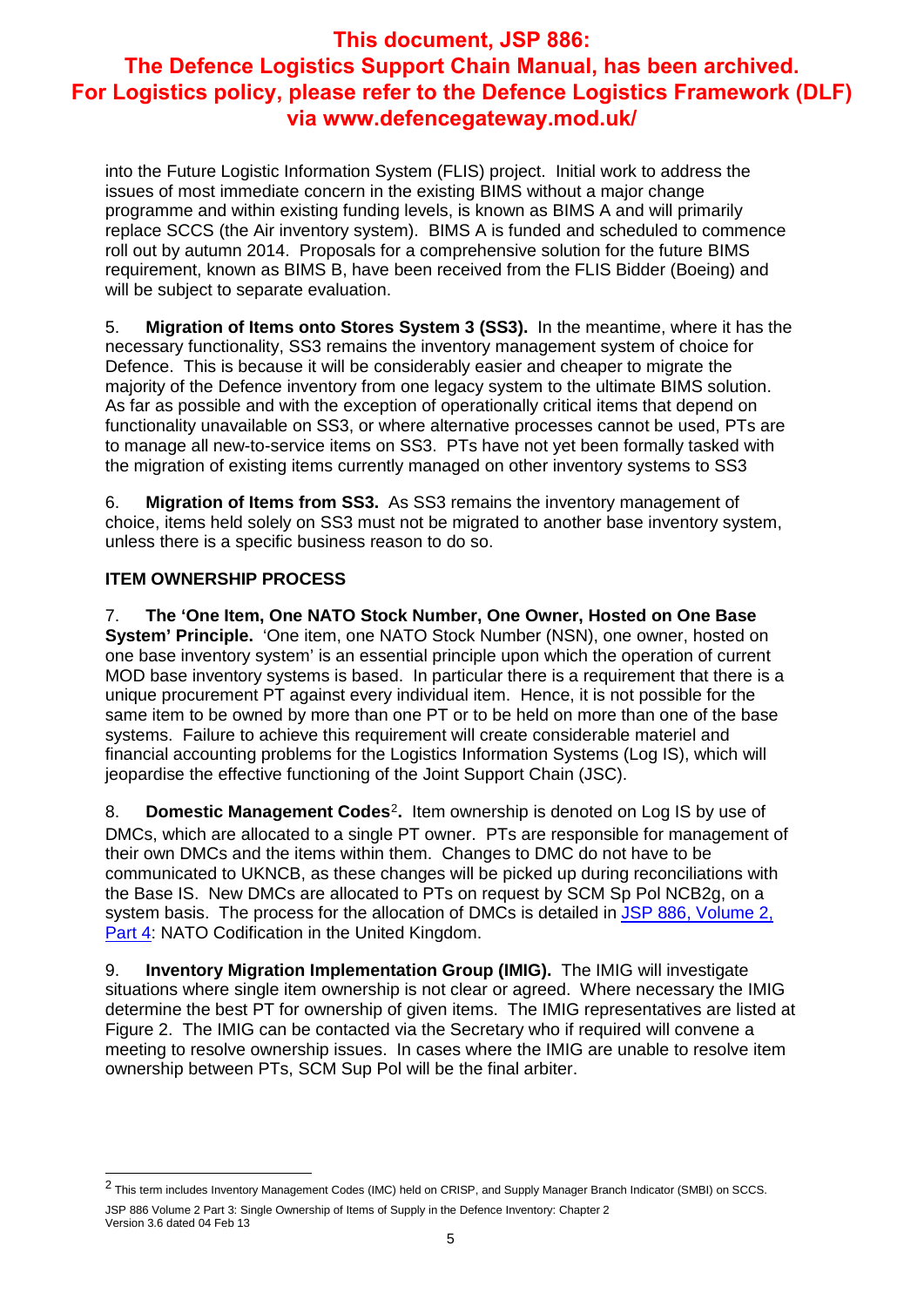#### Figure 2: Inventory Migration Implementation Group (IMIG) Membership

| <b>1 igure 21 intentery imgration imprementation wroup (imiw) inclined only</b>                |                                              |  |  |  |
|------------------------------------------------------------------------------------------------|----------------------------------------------|--|--|--|
| <b>Position</b>                                                                                | <b>Member</b>                                |  |  |  |
| Chairman                                                                                       | DES JSC SCM-SCPol-SupPol-SL                  |  |  |  |
| Secretary                                                                                      | DES JSC SCM-SCPol-SupPolDev2                 |  |  |  |
|                                                                                                | DES JSC SCM-SSIT-Mar-Ld (Maritime)           |  |  |  |
| <b>Support Solutions Representatives</b>                                                       | DES JSC SCM-SSIT-Land-Ld (Land)              |  |  |  |
| (as required)                                                                                  | DES JSC SCM-SSIT-Air-Ld (Air - Fixed Wing)   |  |  |  |
|                                                                                                | DES JSC SCM-SSIT-Hels-Ld (Air - Rotary Wing) |  |  |  |
| Interested PT Representatives                                                                  |                                              |  |  |  |
| Log NEC Data Management Team                                                                   |                                              |  |  |  |
| Representative                                                                                 |                                              |  |  |  |
| Medical & General Supplies PT                                                                  |                                              |  |  |  |
| Representative                                                                                 |                                              |  |  |  |
| <b>UK NCB Representative</b>                                                                   |                                              |  |  |  |
| <b>Chiefs of Materiel Representatives</b>                                                      |                                              |  |  |  |
| (as required)                                                                                  |                                              |  |  |  |
| Cluster Representatives (as required)                                                          |                                              |  |  |  |
| Contact via the IMIG Secretary on Tel: Mil: 9679 Ext 32294 Email: DES JSC SCM-SCPol-SupPolDev2 |                                              |  |  |  |

10. Determination of Item Ownership. Ownership of traditionally managed items is to be determined as shown below and at the Process Flow Diagram at Figure 3.





General Supplies. M&GS PT will own those items that have been designated a as General Supplies in accordance with Paragraph 3 above.

New Items. At the introduction of new items, and prior to assuming ownership,  $\mathbf{b}$ . the sponsoring PT is to take into consideration the planned and potential future application for that item, including whether the item falls into the category of General Supplies under control of M&GS PT.

New Interest. Where an item is already owned, the new user will be advised c. by the UKNCB to negotiate with the existing item owner and, if appropriate, with the M&GS PT, to determine future single ownership.

Single Use of an Item by One PT. When an item in the Defence inventory d. (other than General Supplies) is only used by one PT, that PT shall normally be the owner. An exception can be where there are sound business reasons for a PT owning a 'single-use' item on behalf of another PT.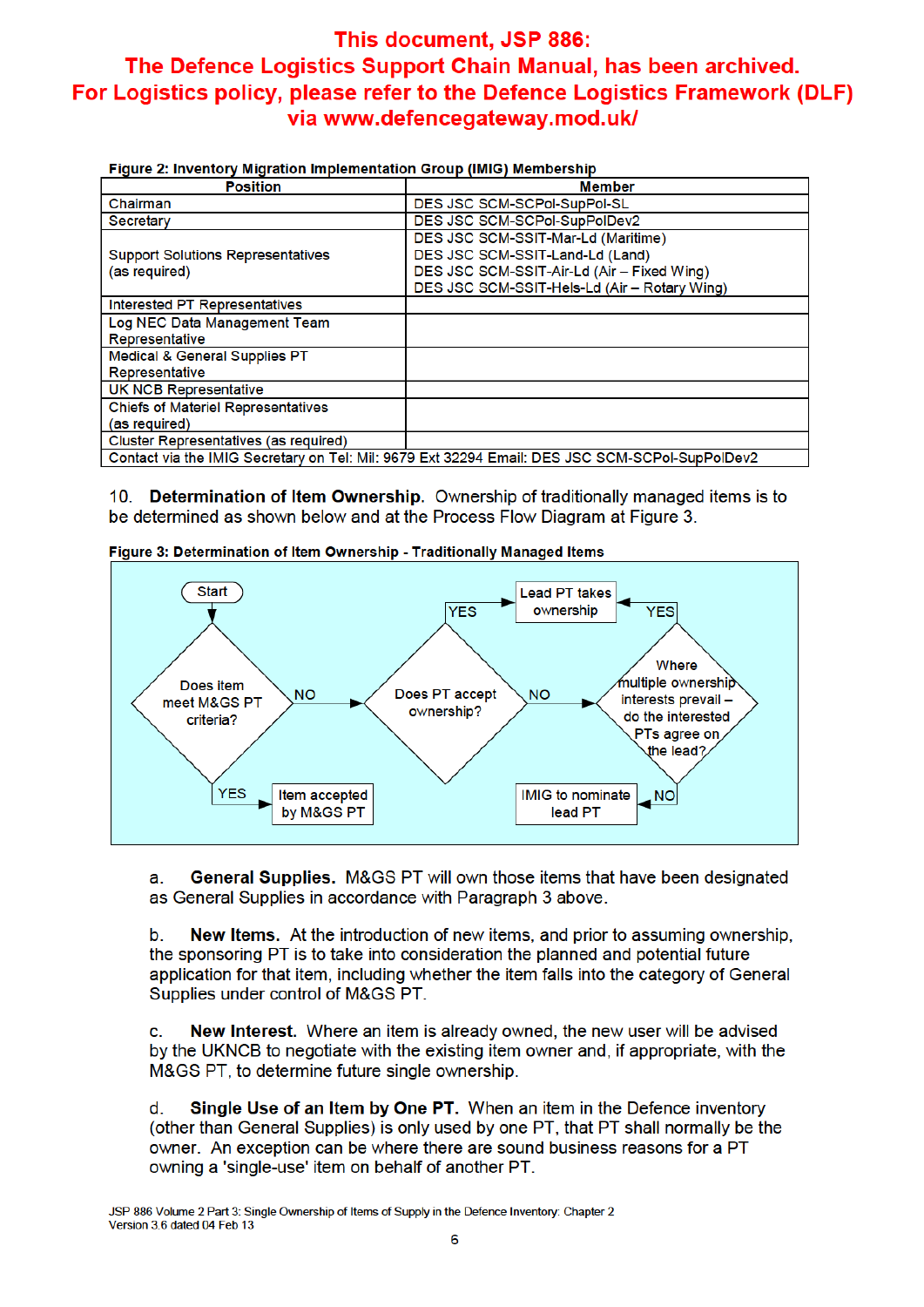e. **Shared Use of an Item by PTs.** When two or more PTs share usage of the same item, the sharing PTs shall decide which of them should be the item owner. If PTs fail to reach agreement on ownership of shared items then the IMIG will decide where ownership and management lie.

f. **Withdrawal of Interest for Shared Use Items.** When the current item owner withdraws interest in a shared use item the remaining PT(s) shall decide which of them should be the item owner. When ownership transfers, there is no requirement to separately notify UKNCB, as DMC changes will be confirmed during reconciliation.

## **Identification of the PT Owner**

11. **Identification of the PT Owner.** When identifying which PT is best suited to own an item, the following are to be considered:

- a. Usage Patterns.
- b. Existing Supply Chain arrangements and the composition of the customer base.
- c. Item attributes, ie consumable, commercially available or repairable.
- d. Contractual and funding issues.

e. The impact on Contractor Logistics Support (CLS) including Contracting for Availability (CfA), Post Design Services (PDS) or similar procurement and support arrangements.

- (1) Physical transfers.
- (2) Financial transfers.
- (3) Packaging requirements.
- (4) Customer Service Agreements (CSA).

12. **Shared Interest.** Where shared interest is identified and PT ownership is resolved or changed, there is no requirement to separately notify UKNCB, assuming the previous PT owners comply with the instruction in Paragraph below to transfer stock holdings and delete the item from their own base inventory system. Removal of items from base inventory systems will be picked up during reconciliation.

13. **Item Data Maintenance.** Once ownership has been agreed, the owning PT will be responsible for ensuring the item and associated data are fully and accurately maintained. Other PTs holding stocks of the item are to arrange for transfer to the correct owning PT and to delete the item from their own base inventory system. However, this excludes data maintained or updated on ISIS. Any changes to ISIS data are to be communicated to UKNCB for amendment of ISIS prior to changes to legacy IS.

14. **CLS Items.** Guidance for the determining the ownership of items that are subject to CLS contracts is included in the Process Flow Diagram at Figure 4. This can often be a complex area where several competing commercial requirements will need to be resolved. Hence Figure 4 is offered as a guide to assist PTs in making ownership decisions based on all the known factors. In the event of the PTs being unable to reach an agreement on ownership, then the IMIG will intervene as described above.